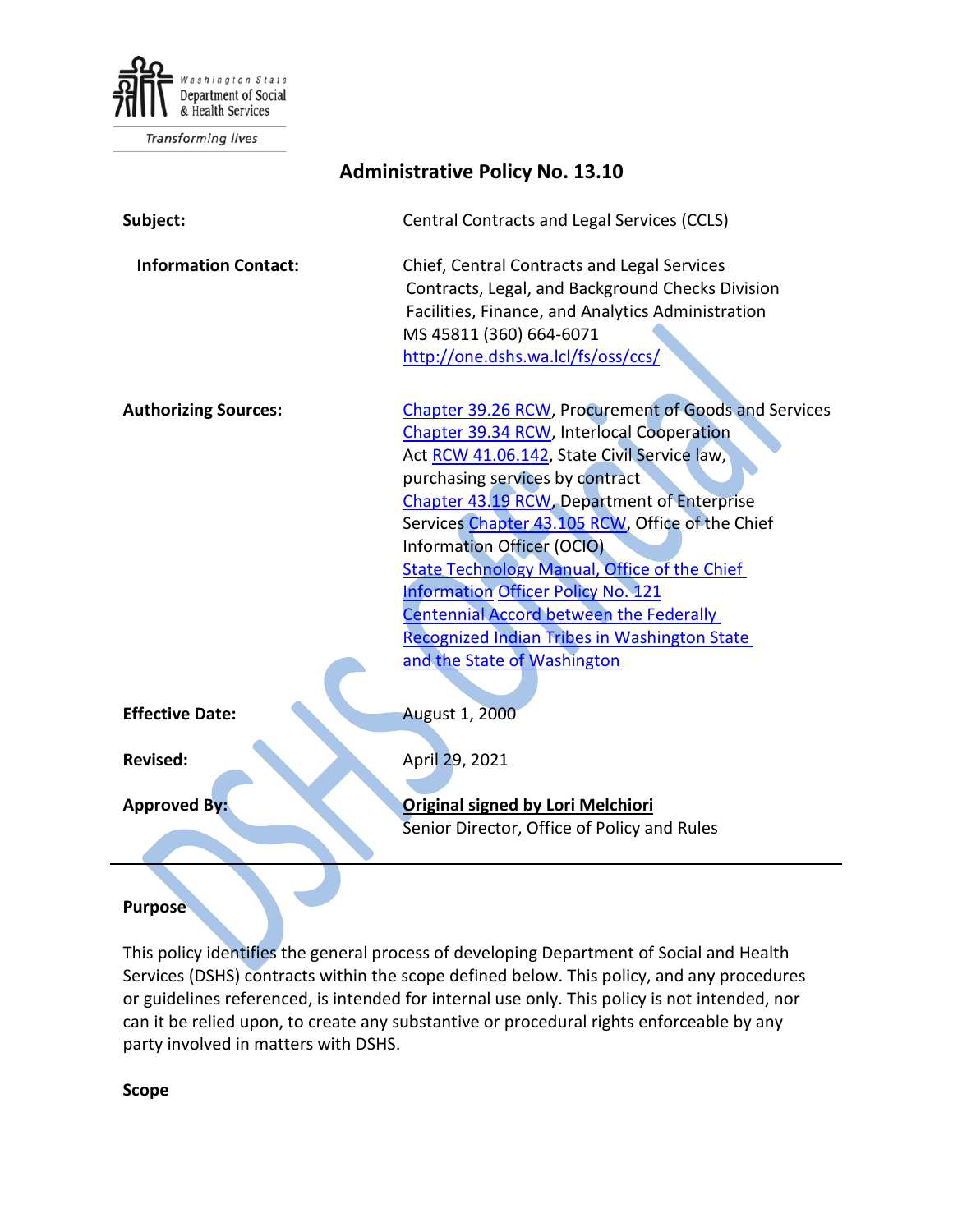This policy applies to all organizational units of DSHS in the conduct of actions subject to the "Authorizing Sources" listed above, including:

- Client service contracts
- Professional services contracts
- Contracts for information technology services
- Operational contracts other than purchase orders
- Interlocal agreements
- Intergovernmental agreements, including those with Indian tribes or nations
- Amendments or change orders to any of the above mentioned types of contracts

This policy also applies to:

- Data sharing agreements reviewed by the chief information security officer.
- Contracts that are titled Memoranda of Understanding (MOUs) or Service Level Agreements (SLAs) wherever the terms of such agreements fit the definition of a client service, professional service, IT service, Interlocal, intergovernmental or data sharing agreement.
- Other contracts as assigned by the chief financial officer or executive management.

Purchase of operational goods and non-IT operational services by purchase order are governed by [Administrative Policy 13.08.](http://one.dshs.wa.lcl/Policies/Administrative/DSHS-AP-13-08.pdf)

### <span id="page-1-0"></span>**Additional Guidance**

- [RCW 43.10.030\(6\),](http://apps.leg.wa.gov/RCW/default.aspx?cite=43.10.030) Attorney General, General Powers
- [Administrative Policy 10.06, Vendor and Contractor Investigations](http://one.dshs.wa.lcl/Policies/Administrative/DSHS-AP-10-06.pdf)
- [Administrative Policy 13.11, Monitoring Contractor](http://one.dshs.wa.lcl/Policies/Administrative/DSHS-AP-13-11.pdf) Performance
- [Administrative Policy 13.12, Competitive Solicitations](http://one.dshs.wa.lcl/Policies/Administrative/DSHS-AP-13-12.pdf)
- [Administrative Policy 13.13, Insurance Requirements for](http://one.dshs.wa.lcl/Policies/Administrative/DSHS-AP-13-13.pdf) Contracts
- [Administrative Policy 13.16 Performance-Based](http://one.dshs.wa.lcl/Policies/Administrative/DSHS-AP-13-16.pdf) Contracting
- Administrative Policy 13.23 Identifying Business Associate and Business [Associate](http://one.dshs.wa.lcl/Policies/Administrative/DSHS-AP-13-23.pdf) Program [Agreements](http://one.dshs.wa.lcl/Policies/Administrative/DSHS-AP-13-23.pdf)
- [Administrative Policy 13.24 Contract Change](http://one.dshs.wa.lcl/Policies/Administrative/DSHS-AP-13-24.pdf) Orders
- [Administrative Policy 13.25 Vendor Agreements and Non-Standard Contracts](http://one.dshs.wa.lcl/Policies/Administrative/DSHS-AP-13-25.pdf)
- ["The DSHS Guide to](http://one.dshs.wa.lcl/FS/OSS/CCS/Pages/Guide.aspx) Contracting"

### **Definitions**

**Administration** means the responsible DSHS administration, division, office, program, or similar organizational entity.

**After-the-fact contract execution** means a contract that DSHS staff signed **after** DSHS paid for services or after the contractor began work.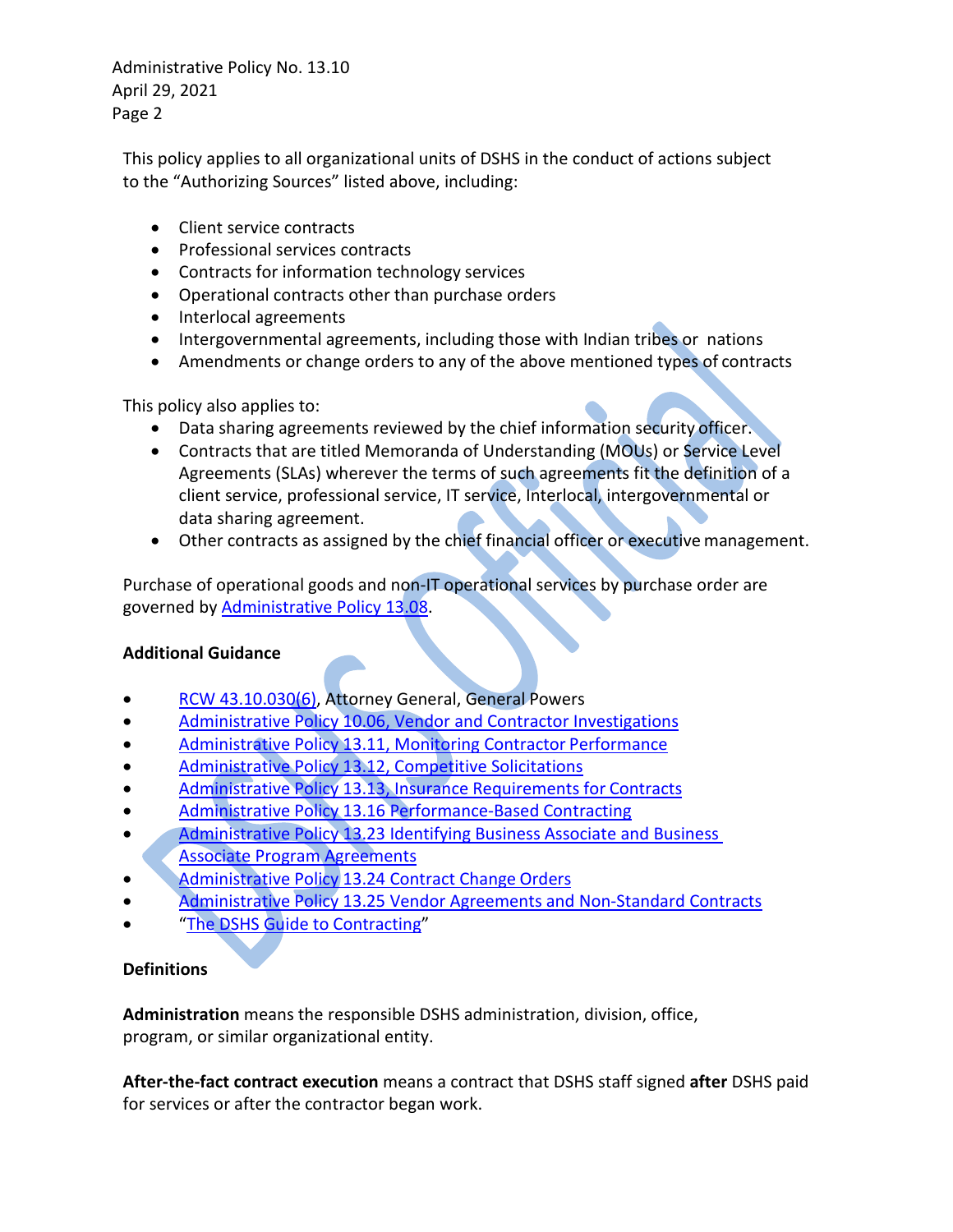**Agency contracts database (ACD)** is the system used by DSHS for producing, tracking, and monitoring all DSHS contracts for goods and services (other than Purchase Orders for Operational goods and services addressed b[y Administrative Policy 13.08\)](http://one.dshs.wa.lcl/Policies/Administrative/DSHS-AP-13-08.pdf), client services, data sharing, and Interlocal (interagency) and Intergovernmental contracts and agreements. All contracts within the scope of this policy must be recorded and either created in or uploaded to the ACD.

**Central contracts and legal services (CCLS)** means the statewide DSHS headquarters contracting office in the Facilities, Finance, and Analytics Administration (FFAA), Contracts, Legal, and Background Checks (CLBCS) Division.

**Chief financial officer (CFO)** means the individual at the head of the Facilities, Finance, and Analytics Administration reporting directly to the secretary, with executive authority responsible for all DSHS statewide agency policies and procedures pertaining to contracts under this policy.

**Chief information officer** means the individual in the enterprise technology division (ET) with executive authority responsible for information technology.

**Chief information security officer** (CISO) means the individual in the DSHS enterprise technology division (ET) who is responsible for the administration of the DSHS information technology (IT) security program, including IT security and disaster recovery.

**Client service contract** means a contract for services provided directly to agency clients. (RCW 39.26.010(5))

**Competitive contracting** means the process outlined in [RCW 41.06.142](http://app.leg.wa.gov/RCW/default.aspx?cite=41.06.142) by which classified employees may compete with businesses, individuals, nonprofit organizations, or other entities for the performance of services those employees have customarily and historically performed.

**Competitive solicitation** means a formal, documented, and open competitive process for soliciting bids or proposals from potential contractors and culminating in a selection based on predetermined criteria [\(RCW 39.26.010\).](http://apps.leg.wa.gov/rcw/default.aspx?cite=39.26.010) Competitive solicitations may be used to solicit goods or services and may be referred to as [Requests for Proposal \(RFPs\),](http://one.dshs.wa.lcl/FS/OSS/CCS/SiteAssets/Pages/Guide/Glossary--rev%206-15.doc) [Requests for Qualifications](http://one.dshs.wa.lcl/FS/OSS/CCS/SiteAssets/Pages/Guide/Glossary--rev%206-15.doc) [and Quotations \(RFQQs\), Requests for Qualifications \(RFQs\),](http://one.dshs.wa.lcl/FS/OSS/CCS/SiteAssets/Pages/Guide/Glossary--rev%206-15.doc) or [second-tier Work Requests.](http://one.dshs.wa.lcl/FS/OSS/CCS/SiteAssets/Pages/Guide/Glossary--rev%206-15.doc)

**Contract** is a legally binding written agreement between DSHS and another entity, public or private, for the provision of goods or services or for purposes of data sharing. Terms such as memorandum of understanding (MOU) or service level agreement (SLA) may also be used to refer to contracts falling within the scope of this policy.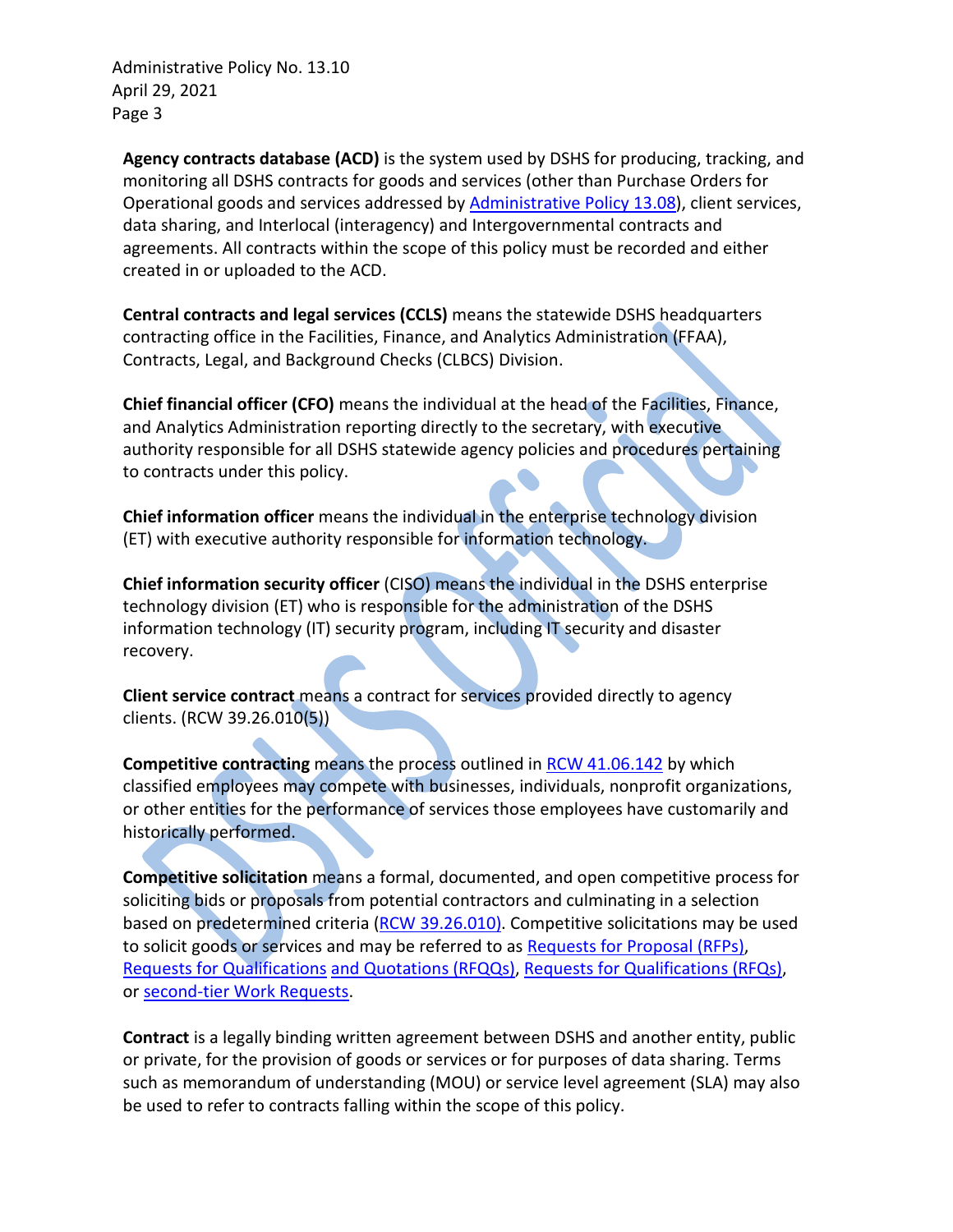**Contract format** means an electronic or hard copy contract template developed and/or approved by CCLS. A contract format includes but is not limited to: data elements with general information (for example, the name of the contractor, start and end dates of the contract, and the total maximum consideration of the contract), general terms and conditions, and special terms and conditions. All approved contract formats are available in the ACD for use by authorized staff.

**Contract management** means any activity performed by DSHS staff on a day-to-day basis related to contracting for services. Such activities include, but are not limited to decisions related to contracted services; contractor selection and screening; and contract preparation, coordination, and monitoring.

**CCLS chief** means the individual in central contracts and legal services with oversight authority for DSHS statewide agency contracting procedures under this policy.

**Data sharing agreement** means an agreement or contract between DSHS and one or more external entities for the sharing and safeguarding of electronic data.

**Division director** means the DSHS division director, or functional equivalent, with managerial oversight authority and responsibility for contracting staff and processes in a given administration.

**Interlocal agreement** means a contract or agreement between DSHS and any other public agency, political subdivision, or unit of local government of this state including, but not limited to: municipal corporations, quasi-municipal corporations, special purpose districts, and local service districts; any agency of state government; any agency of the United States; and any political subdivision of another state. An Interlocal agreement may be used to acquire goods or services, or both. Any agreement with a federal government agency that governs DSHS receipt of a federal grant qualifies as an Interlocal agreement. [Chapter 39.34 RCW,](http://app.leg.wa.gov/RCW/default.aspx?cite=39.34) Interlocal Cooperation Act, governs Interlocal agreements.

**Intergovernmental agreement** means a contract or agreement between DSHS and a federally recognized tribal entity eligible for funding and services from the Bureau of Indian Affairs by virtue of their status as Indian tribes. [Information for Tribes as Potential](https://www.dshs.wa.gov/sites/default/files/ALTSA/stakeholders/documents/tribalaffairs/Information%20for%20Tribes%20as%20Potential%20Medicaid%20Contractors.pdf)  [Medicaid Contractors](https://www.dshs.wa.gov/sites/default/files/ALTSA/stakeholders/documents/tribalaffairs/Information%20for%20Tribes%20as%20Potential%20Medicaid%20Contractors.pdf)

**Key contract coordinator** means the individual(s) designated by the division director responsible for contracting in a given Administration to be the liaison between the administration and CCLS. The key contract coordinator has specific, direct responsibilities for DSHS contracting processes that are identified under [A.5.of this](#page-6-0) policy.

**Operational goods and services** means the materials, equipment, supplies, and services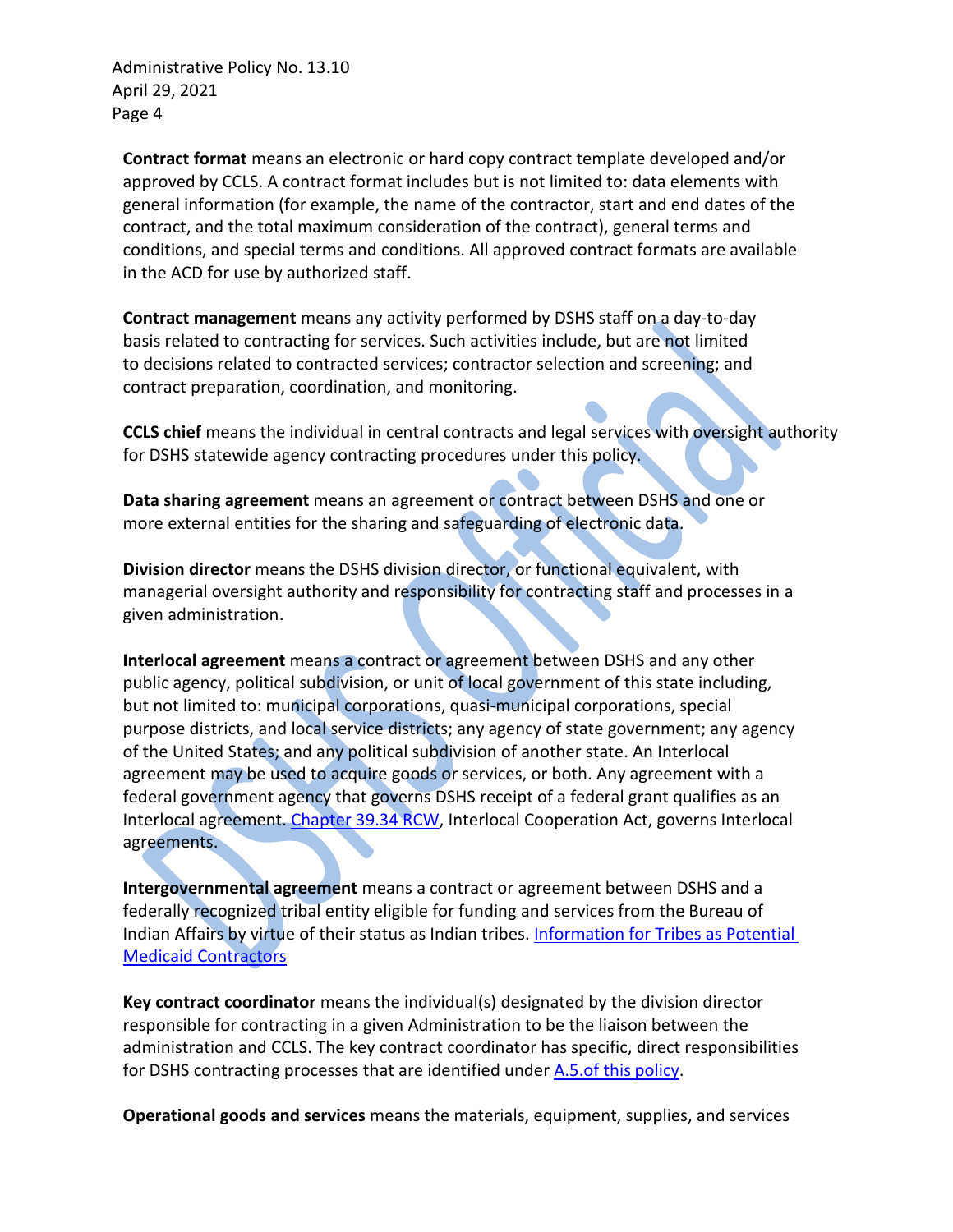necessary to accomplish routine, continuing, and necessary day-to-day business operations. See [Administrative Policy 13.08](http://one.dshs.wa.lcl/Policies/Administrative/DSHS-AP-13-08.pdf) for additional information.

**Secondary level of competition,** or **2nd Tier process**, means the second level of a twotiered, competitive process for certain goods and services available under a primary contract with the Department of Enterprise Services for use by state agencies. In level one, vendors are selected for inclusion on a prequalified list. The second level is a competitive process for only those vendors who are on the prequalified list.

**Signing authority** means the authority to sign contracts within the scope of this policy on behalf of DSHS.

#### **Policy**

The secretary, under authority in [Chapter 39.26.090 RCW](http://apps.leg.wa.gov/rcw/default.aspx?cite=39.26.090) as delegated by the director of the Department of Enterprise Services, and under authority in [Chapter 43.105 RCW,](https://apps.leg.wa.gov/rcw/default.aspx?Cite=43.105) as delegated by information technology [Investment Policy No. 121](https://ocio.wa.gov/policies/121-it-investments-approval-and-oversight/121-procedures) of the Office of the Chief Information Officer (OCIO), delegates authority to the CCLS chief and CCLS to sign contracts on behalf of DSHS. The CCLS chief may sub-delegate signing authority to department staff who meet the requirements of this policy.

The CCLS chief and CCLS are authorized to establish and enforce statewide agency: procurement and contracting policies and procedures; minimum standards for staff with sub- delegated authority to sign contracts; minimum training requirements for staff who prepare, sign and/or monitor contracts; and standards for contract form and content, including general terms and conditions.

A. **Contract management.** CCLS establishes and maintains statewide agency contracting procedures and requirements in the ["DSHS Guide to Contracting"](http://one.dshs.wa.lcl/FS/OSS/CCS/Pages/Guide.aspx). CCLS develops and revises the "Guide" with input from the key contract coordinators. The "Guide" is available on the CCLS intranet website a[t](http://one.dshs.wa.lcl/FS/OSS/CCS/) [http://one.dshs.wa.lcl/FS/OSS/CCS/.](http://one.dshs.wa.lcl/FS/OSS/CCS/)

1. CCLS is responsible for:

- a. Establishing and ensuring compliance with statewide agency contracting law, policies and procedures concerning contracts subject to this policy.
- b. Administering the agency contracts database (ACD).
- c. Providing guidance, consultation, and technical assistance to administrations related to contract management practices in order to ensure compliance with applicable contracting law, regulations, policies, and procedures.
- d. Coordinating the development of and controlling general terms and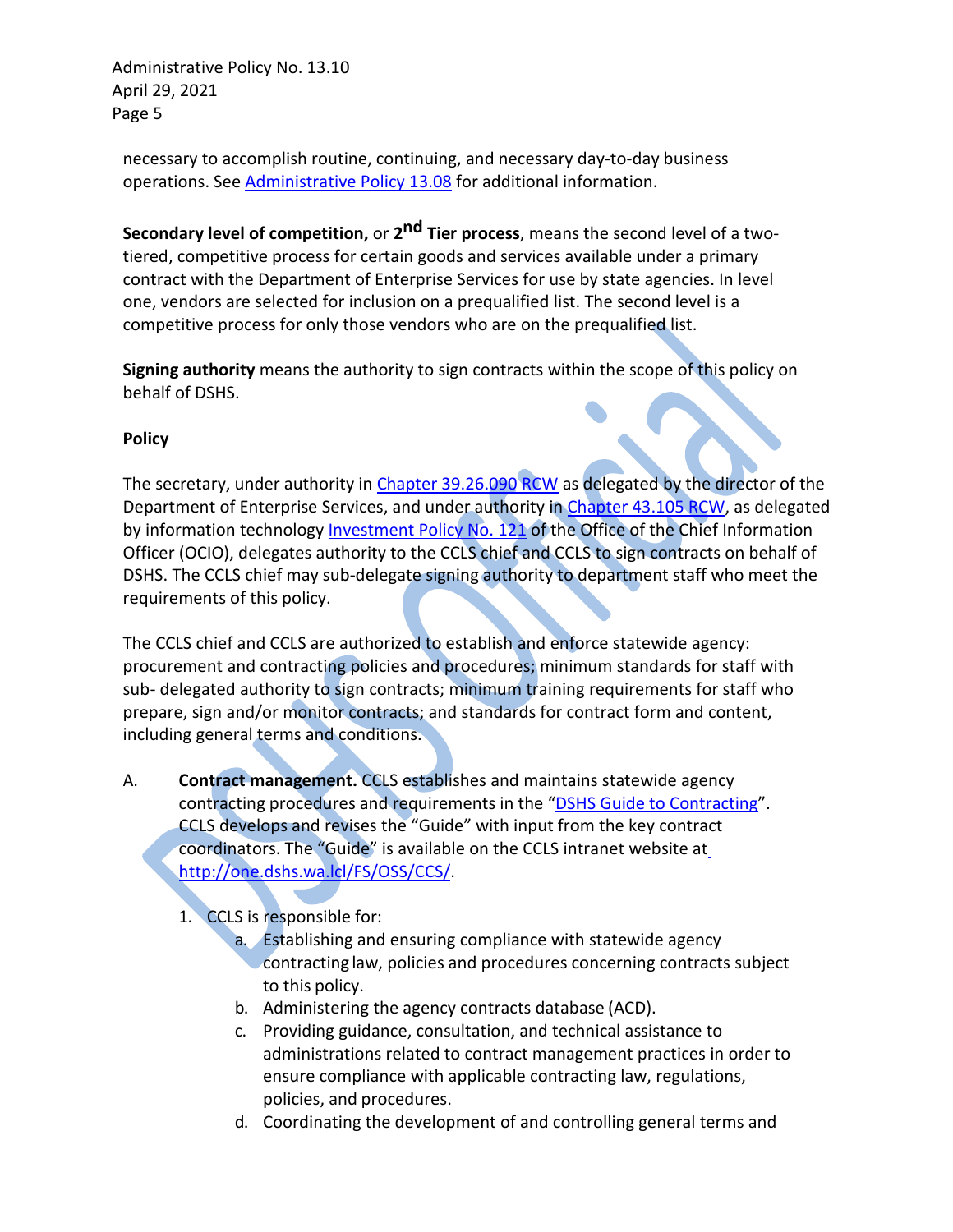conditions for all DSHS contracts and approving any modifications to the general terms and conditions.

- e. Creating and approving contract formats for use by authorized DSHS staff in developing contracts subject to this policy.
- f. Loading approved contract formats onto the ACD.
- g. Reviewing, approving, and executing all contracts:
	- For goods and services for more than \$30,000, or \$40,000 if purchase is from a small business or from a certified veteranowned business;
	- For the Office of the Secretary (OOS);
	- For the Facilities, Finance and Analytics Administration (FFAA);
	- For offices in the Contracts, Legal and Background Checks Division (CLBCS); and
	- With outside entities where the contract includes more than one DSHS Administration as a party.
- h. Final DSHS review and approval on language developed by Administrations for preapproved and semi-custom contract formats.
- i. Reviewing and executing:
	- All default terminations for all Administrations;
	- Terminations for convenience if requested by key contract coordinators; and
	- Terminations or suspensions due to changes in funding if requested by key contract coordinators.
- j. Controlling access to the ACD and sub-delegating signing authority for contracts under this policy. (See C. Signing [Authority](#page-8-0) below.)
- k. Ensuring IT-related service contracts are in compliance with applicable policies of the Department of Enterprise Services, the Office of Financial Management, the Office of the Chief Information Officer, and DSHS IT- related policies, including the DSHS IT Standards Manual and the DSHS Information Security Policy Manual.
- Providing legal review and assistance regarding contract management, contract monitoring, and other contracting matters to administrations. (Note: In situations requiring legal advice or opinions, CCLS encourages Administrations to contact assigned counsel at the Office of the Attorney General.)
- m. Coordinating and assisting administration staff with the resolution of contracting issues that cross Administrations.
- n. Managing and conducting all competitive procurements, including secondary levels of competition for professional services.
- o. Managing and conducting competitive procurements for client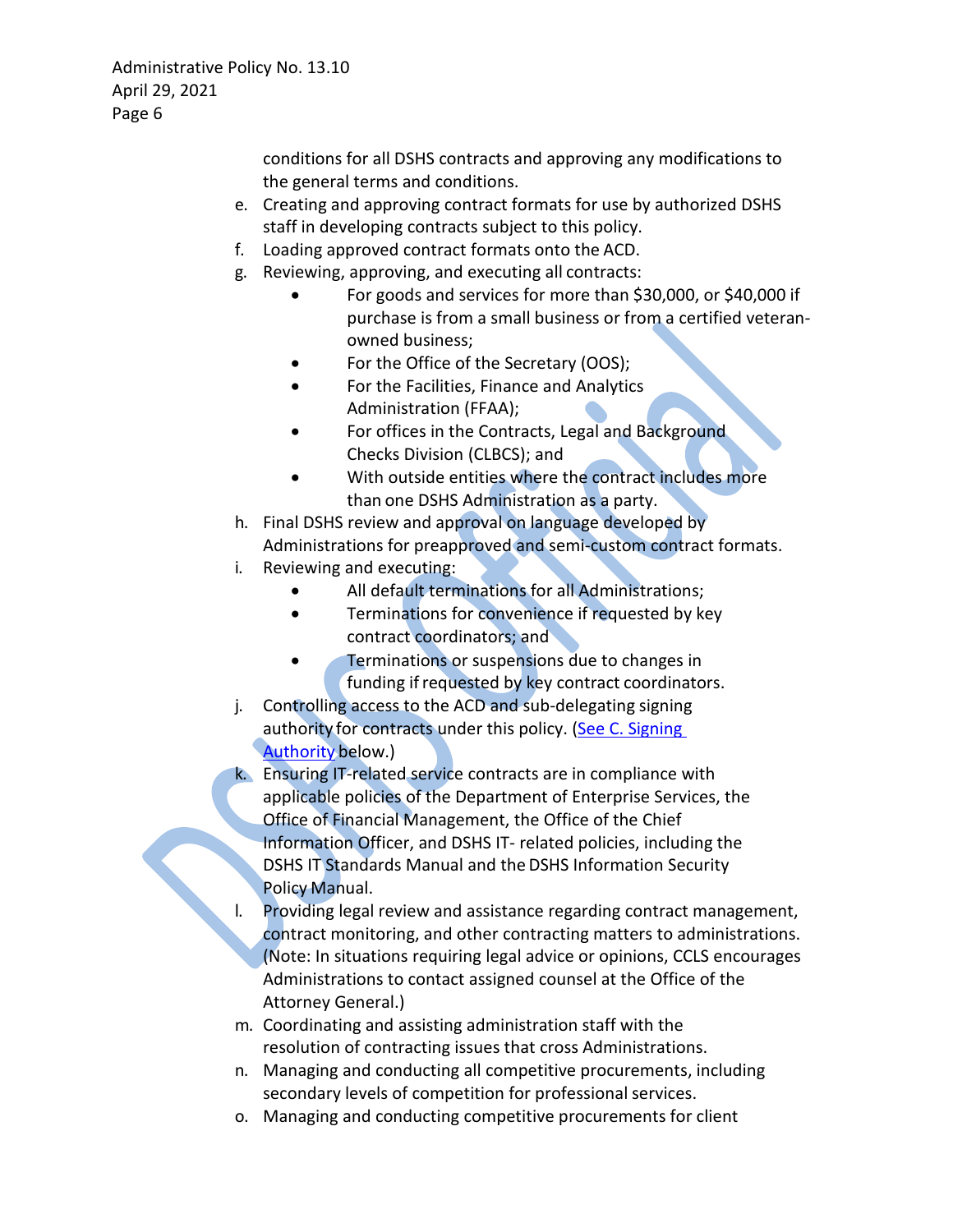services when requested by the administration to do so.

- p. Managing and conducting all competitive procurements for information technology related goods and services.
- q. Serving as the DSHS liaison with the Department of Enterprise Services, the State Auditor's Office, and other state agencies on contracting matters within the scope of this policy.
- r. Providing training to DSHS staff on contracting. (See [E. Training](#page-9-0) below.)
- s. Providing reports based on data from the ACD regarding after-the-fact contract executions upon request of the Administration [\(See F.](#page-10-0) After[the-Fact](#page-10-0) [Contract Executions](#page-10-0) below.)
- 2. The DSHS chief information officer is responsible for approving, prior to contracting, all [Information Technology Acquisition Requests \(ITARs\)](http://forms.dshs.wa.lcl/FormDetails.aspx?ID=3215) for IT acquisitions.
- 3. The chief information security officer is responsible for reviewing and approving data sharing agreements and formats to ensure compliance with the [DSHS](http://ishare.dshs.wa.lcl/Security/Manual/DSHS_IT_Sec_Pol.pdf) [Information Security Policy](http://ishare.dshs.wa.lcl/Security/Manual/DSHS_IT_Sec_Pol.pdf) Manual.
- 4. Division directors are responsible for:
	- a. Designating key contract coordinators. Each administration must designate at least one employee as the key contract coordinator, who is the liaison between the administration and CCLS. The designation must be submitted to CCLS in writing and signed by the division director responsible for contracting in that administration.
	- b. Requesting and approving signing authority that is sub-delegated by CCLS to employees in his or her Administration. (See C. "Signing [Authority"](#page-8-0) below.) Division directors may delegate this function to their appointed key contract coordinator.
	- c. Approving exceptions to [section F. After-the-Fact Contract Executions](#page-10-0) below.
- <span id="page-6-0"></span>5. DSHS key contract coordinators are responsible for providing guidance and support to staff in their Administrations and:
	- a. Following this policy and all related policies identified in the ["Additional](#page-1-0) [Guidance"](#page-1-0) section above.
	- b. Following contracting procedures and guidance established by CCLS in the ["Guide to Contracting.](http://one.dshs.wa.lcl/FS/OSS/CCS/Pages/Guide.aspx)"
	- c. Ensuring that administration staff receive information presented and discussed at all key contract coordinator meetings facilitated by CCLS.
	- d. Ensuring the general terms and conditions developed by CCLS are incorporated into all DSHS contracts.
	- e. Ensuring administration contracts subject to this policy are developed in accordance with this policy.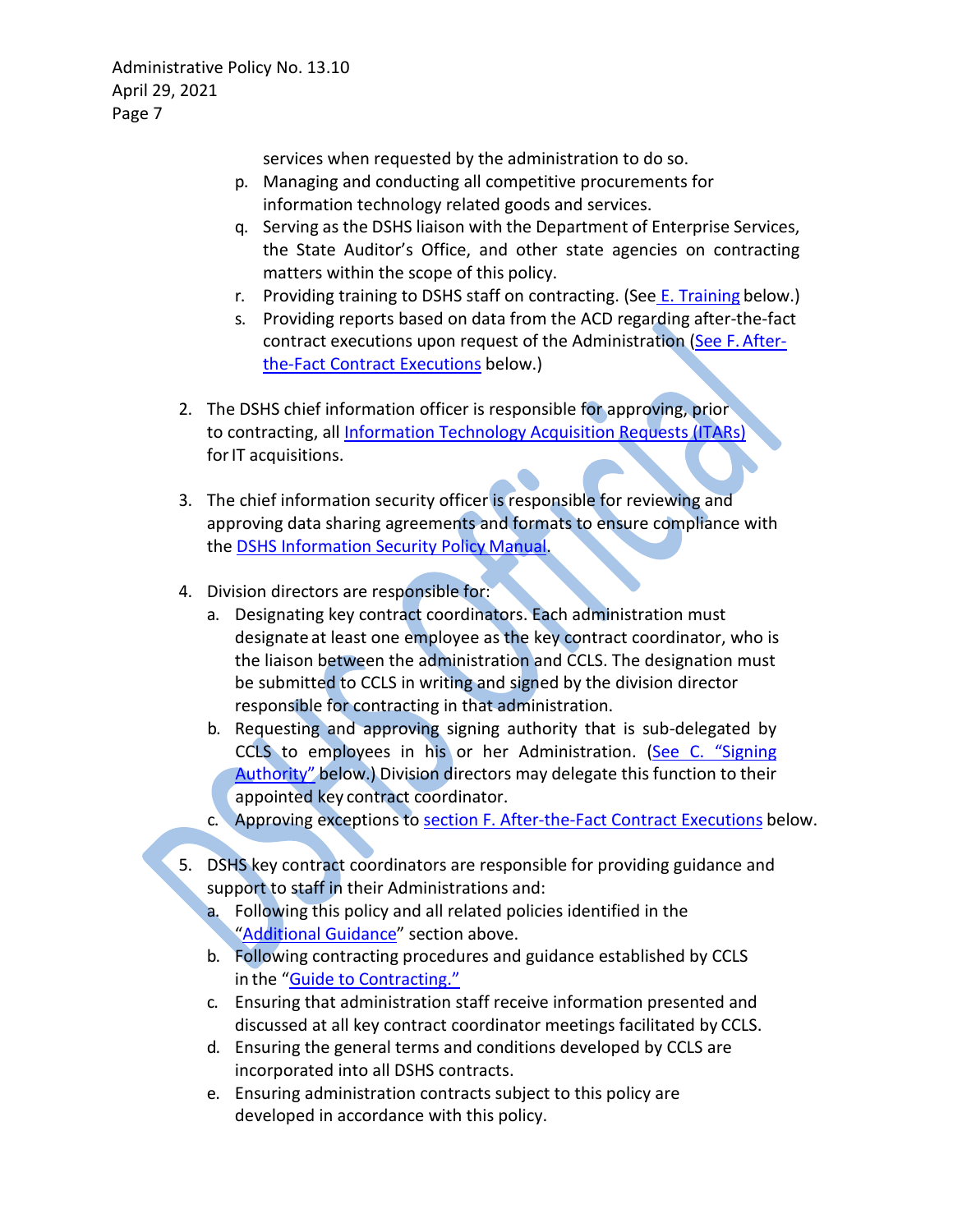- f. Ensuring that contract terms are approved by CCLS and that contract documents are recorded properly in the ACD before agreeing to contract terms or using contract templates that have been developed by outside agencies or entities.
- g. Drafting, in collaboration with CCLS, preapproved and semi-custom contractsfor final approval by CCLS.
- h. Ensuring DSHS contracts staff in their administration complete required training courses prior to ACD Access setup.
- i. Ensuring the ACD access level of all DSHS contracts staff in their administration are accurate and reflects current role.
- j. Ensuring the DSHS contracts staff in their administration are using the ACD to create and record all contracts subject to this policy.
- k. Developing, reviewing, approving and executing Interlocal agreements on behalf of the administration that the key contract coordinator represents and maintaining related records.
- l. Developing, reviewing, approving, and executing client service contracts and maintaining related records.
- m. Developing, reviewing, approving, and executing "\$30,000" and under contracts for services and maintaining related records.
- n. Developing, reviewing, approving, and executing "\$40,000" and under contracts for services purchased from a small business (See Administrative [Policy 13.12\)](http://one.dshs.wa.lcl/Policies/Administrative/DSHS-AP-13-12.pdf) as defined in RCW [39.26.010,](http://apps.leg.wa.gov/rcw/default.aspx?cite=39.26.010) or from a certified veteranowned business, and maintaining related records.
- o. Obtaining CISO review and approval of data sharing agreements whenever the language of the agreement related to data sharing varies from the standard ACD formats that have been preapproved by the CISO.
- p. Ensuring all IT related professional service projects are approved by the DSHS CIO and documented through the ITAR process criteria.

# **B. Competitive contracting**

Under RCW [41.06.142,](http://apps.leg.wa.gov/RCW/default.aspx?cite=41.06.142) DSHS may competitively contract for services that state employees have customarily and historically provided. Administrations and CCLS must work together to ensure that requirements of the statute are consistently met.

- 1. Before contracting for any new service, or modifying the scope of existing services, the responsible administration must conduct an analysis of the service to be contracted to determine whether the service has been customarily and historically provided by employees in classified service.
- 2. When the responsible administration determines that the service is or has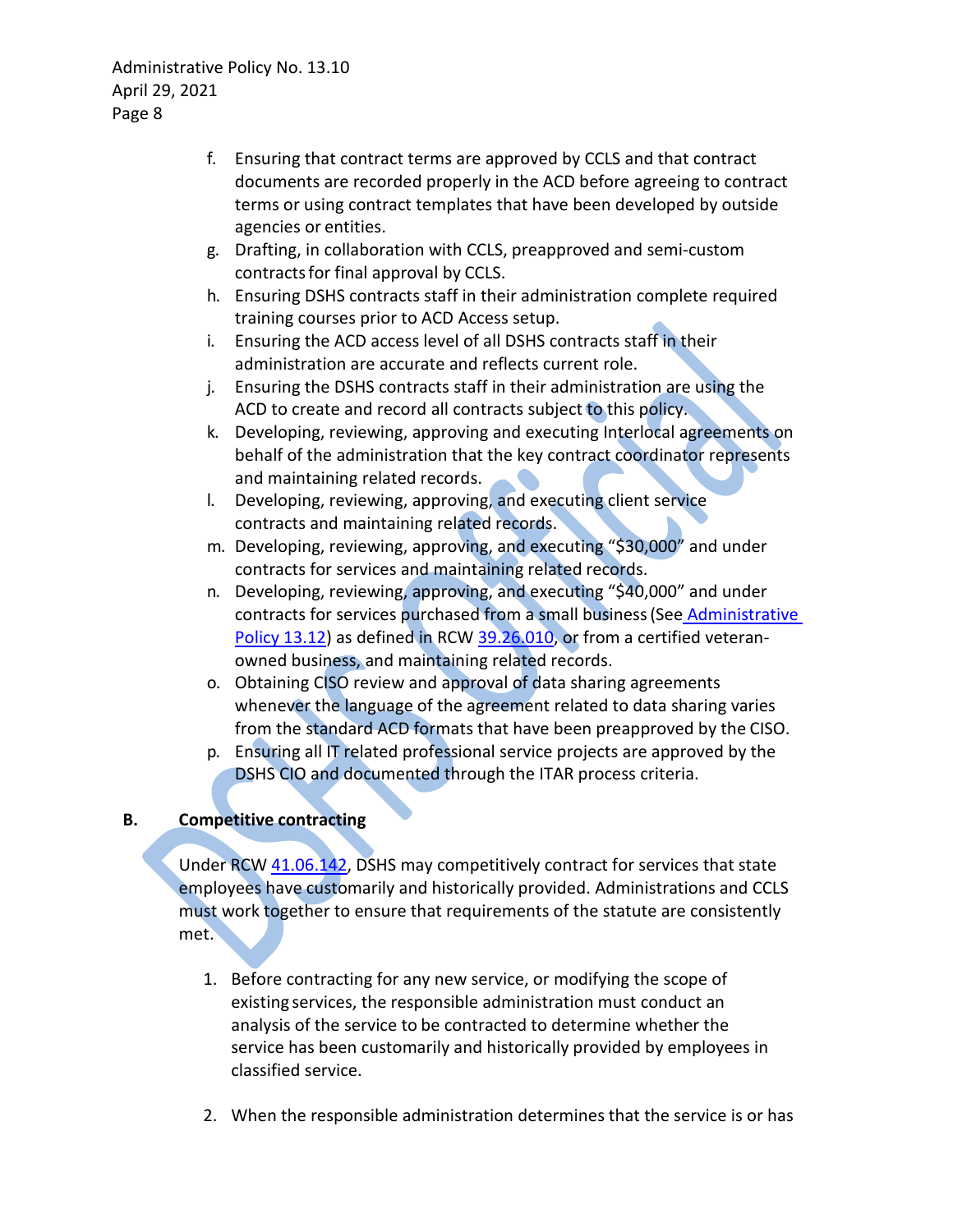> been customarily and historically provided by employees in classified services, CCLS shall conduct the competitive procurement required by RCW [41.06.142.](https://app.leg.wa.gov/RCW/default.aspx?cite=41.06.142) (See also [Administrative Policy 13.12, Competitive Solicitations\)](http://one.dshs.wa.lcl/Policies/Administrative/DSHS-AP-13-12.pdf)

#### <span id="page-8-0"></span>**C. Signing authority**

- 1. Subject to conditions in this section, the CCLS chief sub-delegates signing authority on behalf of the secretary to qualified administration staffs to meet the business needs of the administrations as deemed appropriate by the division director(s) and key contract coordinator(s).
- 2. Signing authority for contracts subject to this policy is sub-delegated by granting staff a particular access level in the ACD. Access levels and their corresponding levels of authority are described [here](http://one.dshs.wa.lcl/FS/OSS/CCS/ACD/Pages/Access.aspx) on the [CCLS Intranet](http://one.dshs.wa.lcl/fs/oss/ccs/) [Website.](http://one.dshs.wa.lcl/fs/oss/ccs/)
- 3. All DSHS staff creating, managing, signing or monitoring contracts subject to this policy must complete contracts training required by statute and CCLS before receiving signing authority and before being granted access to the ACD. The [DSHS Contracts Academy](http://one.dshs.wa.lcl/FS/OSS/CCS/Academy/Pages/default.aspx) site lists staff contracting responsibilities, ACD Access Levels and specific training requirements.
- 4. Signing authority must be requested by the responsible division director or key contract coordinator using the ["ACD Access/Signing Authority"](http://one.dshs.wa.lcl/FS/OSS/CCS/Forms/ACDAccessForm_6-1-2016.docx) request form available on the Facilities, Finance, and Analytics Administration (FFAA), contracts, legal, and background checks (CLBCS) division, [CCLS intranet website.](http://one.dshs.wa.lcl/fs/oss/ccs/)
- 5. The CCLS chief or the CLBCS systems manager will e-mail the requesting division director or key contract coordinator a response to the signing authority request within three business days of the request being made. The CCLS chief must provide a written explanation for denied requests to the division director or key contract coordinator specifying what criteria were not met and make recommendations for how the employee may meet the criteria.

If a division director does not agree with the CCLS chief's decision, the director may ask the chief financial officer to resolve the matter.

6. A DSHS employee must not execute any contract subject to this policy unless CCLS has sub-delegated signing authority to the employee for that particular type of contract (e.g., preapproved client service, custom, Interlocal, \$30,000 and under professional services, etc.).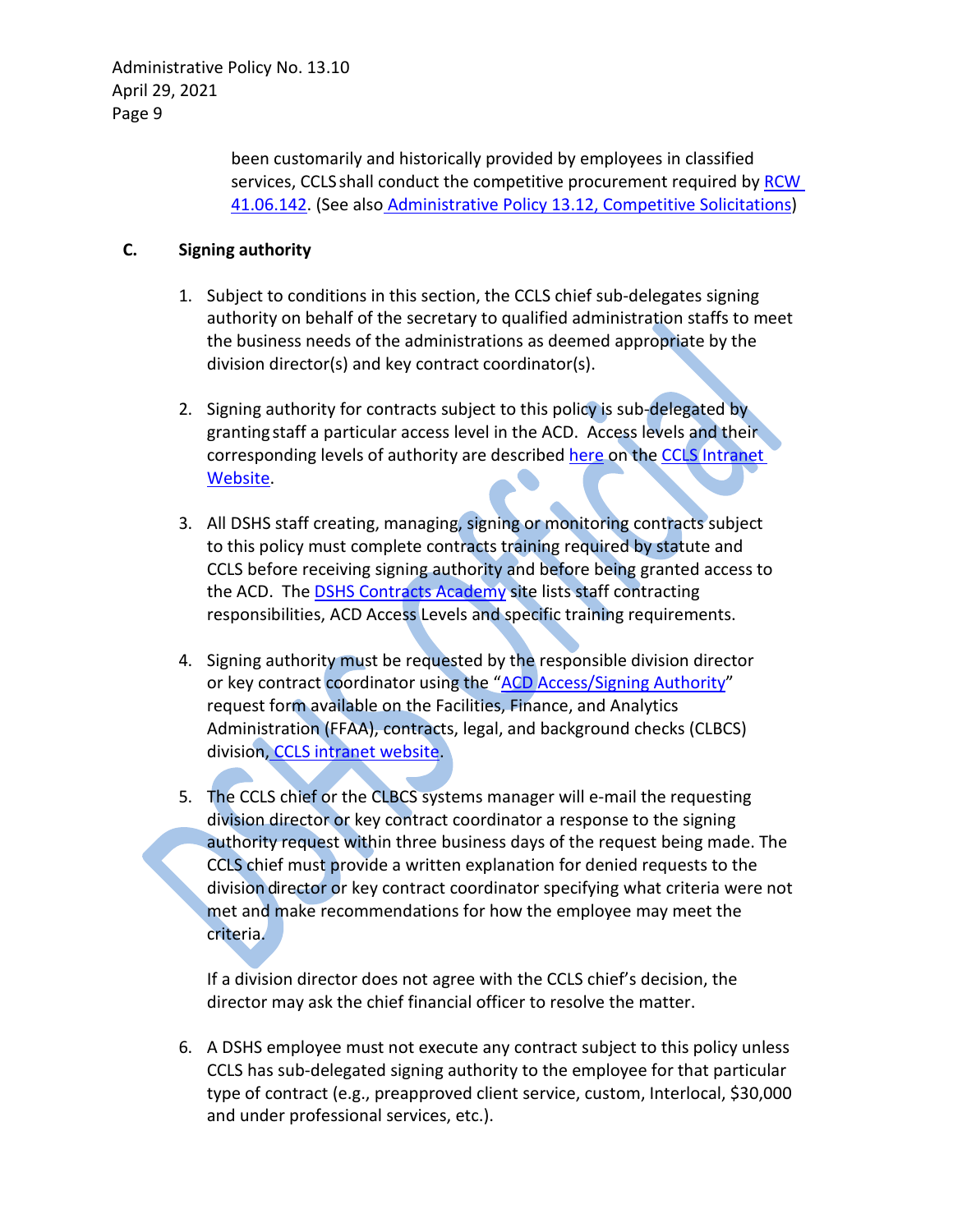The CCLS chief may rescind delegated signing authority if signing authority is not exercised in accordance with this policy, if the requirements in the "Guide" have not been met, as requested by the responsible division director, or as directed by executive management. The CCLS chief will attempt to resolve issues of compliance with this policy or the "Guide" through consultation with the responsible key contract coordinator prior to rescinding signing authority. If the issue is not satisfactorily resolved, the CCLS chief may rescind delegated signing authority.

- a. The CCLS chief must provide reasonable notice to the responsible division director before rescinding signing authority, and must document the decision.
- b. The responsible division director may appeal a decision to rescind signing authority to the chief financial officer.

#### **D. ACD access by outside agencies or contractors**

- 1. Access to the ACD is available to agencies or contractors outside of DSHS with a business related need for access to the contract generation and contract management elements of the system, read-only access, or for audit purposes.
- 2. ACD access and level of access for outside agencies or contractors will be authorized and managed by CCLS.
- 3. A data sharing agreement between DSHS and the agency or contractor is required for ACD access. (See 3.2.4. Data Sharing Contracts of the DSHS [Information](http://ishare.dshs.wa.lcl/Security/Manual/DSHS_IT_Sec_Pol.pdf) [Technology Security Policy](http://ishare.dshs.wa.lcl/Security/Manual/DSHS_IT_Sec_Pol.pdf) Manual.)
- 4. All individual users of the agency or contractor with a business need to access the ACD will be required to sign and submit a nondisclosure agreement before individual access will be granted. (See 2.2.2 Access for Contractors and Other [Non-Employees](http://ishare.dshs.wa.lcl/Security/Manual/DSHS_IT_Sec_Pol.pdf) [of the DSHS Information Technology Security Policy](http://ishare.dshs.wa.lcl/Security/Manual/DSHS_IT_Sec_Pol.pdf) Manual.)

### <span id="page-9-0"></span>**E. Training**

- 1. CCLS develops, maintains, and provides DSHS specific contracts training to staff subject to this policy.
- 2. The Department of Enterprise Services (DES) requires all DSHS staff with responsibilities for preparing, approving, executing or managing contracts to take certain [DES courses,](http://des.wa.gov/about/pi/ProcurementReform/Pages/PRTraining.aspx) in addition to the contracts training courses offered by CCLS, to satisfy the requirements of RCW [39.26.110.](http://app.leg.wa.gov/RCW/default.aspx?cite=39.26.110)